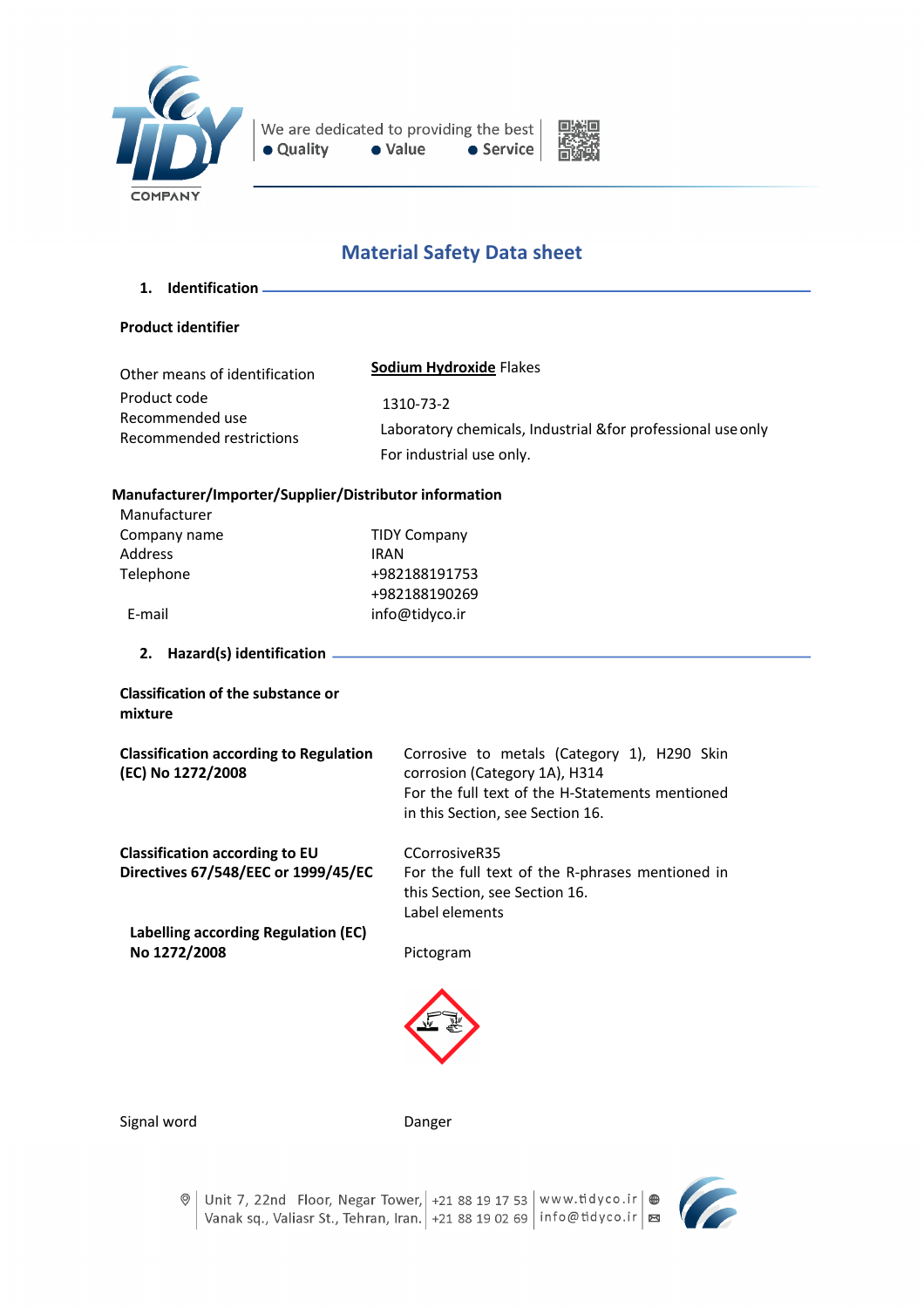

We are dedicated to providing the best · Quality • Value • Service



| Hazard statement(S)               | May be corrosive to metals.                         |
|-----------------------------------|-----------------------------------------------------|
| H290                              | Causes severe skin burns and eye damage             |
| H314                              |                                                     |
| <b>Precautionary statement(S)</b> | Wear protective gloves/ protective clothing/ eye    |
| P280                              | protection/face protection.                         |
| P305 + P351 + P338                | IF IN EYES: Rinse cautiously with water for several |
| P310                              | minutes. Remove contact lenses, if present and      |
| Supplemental Hazard               | easy to do. Continue rinsing. Immediately call a    |
| Statements                        | POISON CENTER or doctor/physician.                  |
| <b>Other hazards</b>              | none                                                |
|                                   |                                                     |

## **3. Composition/information on ingredients**

| <b>Substances</b> |            |
|-------------------|------------|
| Molecular Weight  | $40$ g/mol |
| CAS-No            | 1310-73-2  |
| EC-No             | 215-185-5  |

Index-No011-002-00-6

## **Hazardous ingredients according to Regulation (EC) No 1272/2008**

| Component           |                                  | <b>Classification</b>          | Concentration |
|---------------------|----------------------------------|--------------------------------|---------------|
| Sodium hydroxide    |                                  |                                |               |
| CAS-No              | 1310-73-2                        | Met. Corr. 1;<br>Skin Corr. 1A | $\leq$ 100 %  |
| EC-No               | 215-185-5                        | H290, H314                     |               |
| Index-No.           | 011-002-00-6                     |                                |               |
| Registration number | 01-2119457892-27-<br><b>XXXX</b> |                                |               |

## **Hazardous ingredients according to Directive 1999/45/EC**

| Component           |                   | <b>Classification</b> | Concentration |
|---------------------|-------------------|-----------------------|---------------|
| Sodium hydroxide    |                   |                       |               |
| CAS-No              | 1310-73-2         | C, R35                | $\leq$ 100 %  |
| EC-No               | 215-185-5         | H290, H314            |               |
| Index-No.           | 011-002-00-6      |                       |               |
| Registration number | 01-2119457892-27- |                       |               |
|                     | <b>XXXX</b>       |                       |               |

For the full text of the H-Statements and R-Phrases mentioned in this Section, see Section 16

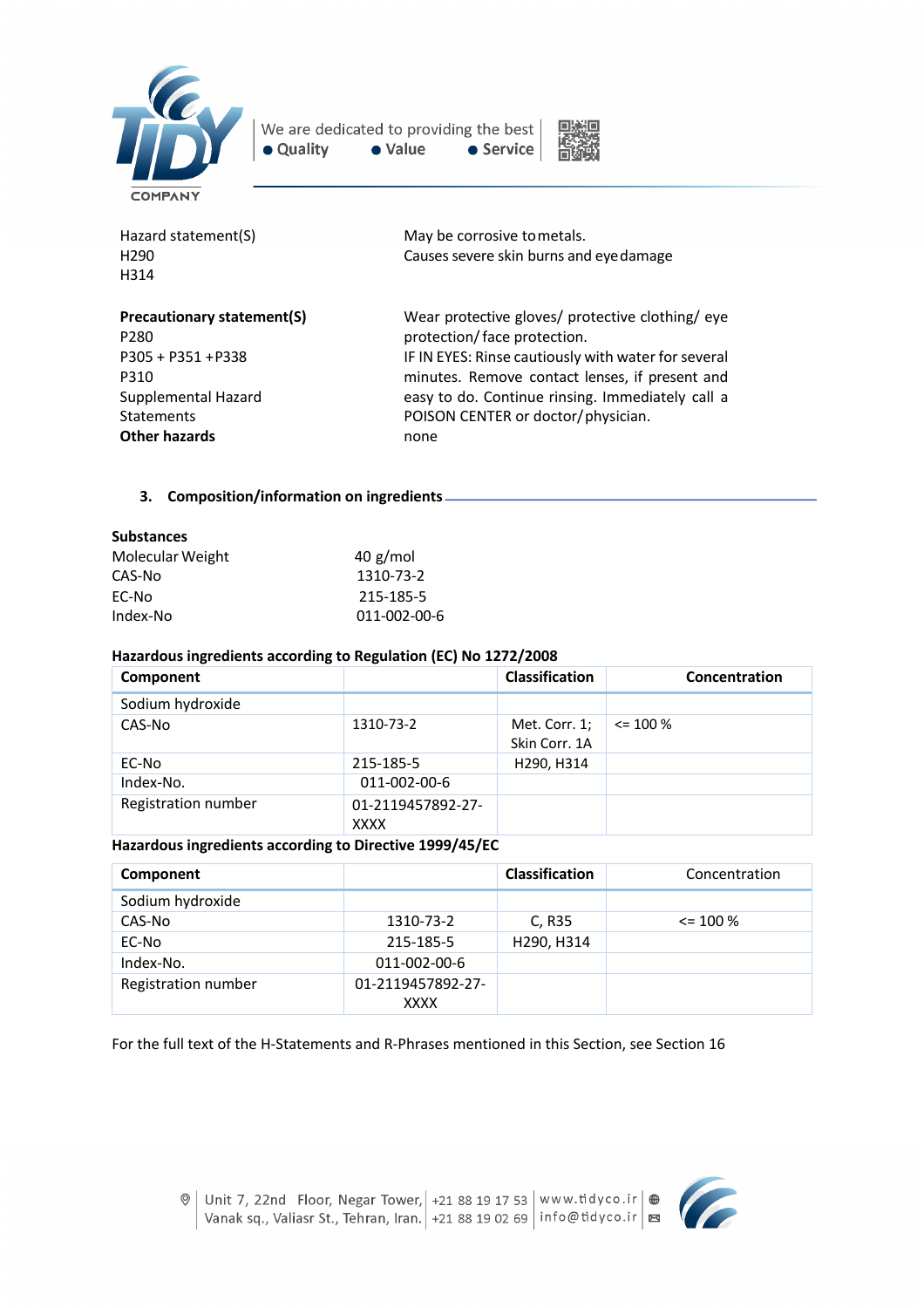



| 4. First-aid measures                                                            |                                                                                                                                |
|----------------------------------------------------------------------------------|--------------------------------------------------------------------------------------------------------------------------------|
| <b>Description of first</b><br>aidmeasures                                       |                                                                                                                                |
| <b>General advice</b><br>Eye contact                                             | Consult a physician. Show this safety data sheet to the doctor in<br>attendance                                                |
| If inhaled                                                                       | If breathed in, move person into fresh air. If not breathing, give<br>artificial respiration. Consult a physician.             |
| In case of skin contact                                                          | Take off contaminated clothing and shoes immediately. Wash off<br>with soap and plenty of water. Consult a physician.          |
| In case of eye contact                                                           | Rinse thoroughly with plenty of water for at least 15 minutes and<br>consult a physician.                                      |
| If swallowed                                                                     | Do NOT induce vomiting. Never give anything by mouth to an<br>unconscious person. Rinse mouth with water. Consult a physician. |
| Most important symptoms and<br>effects, both acute and delayed                   | The most important known symptoms and effects are described in<br>the labelling (see section 2.2) and/or in section 11         |
| Indication of any immediate<br>medical attention and special<br>treatment needed | no data available                                                                                                              |
| <b>Fire-fighting measures</b><br>5.                                              |                                                                                                                                |
| <b>Extinguishing media Suitable</b>                                              |                                                                                                                                |
| extinguishing media                                                              | Use water spray, alcohol-resistant foam, dry chemical or carbon<br>dioxide                                                     |
| <b>Special hazards arising from</b><br>the substance ormixture                   | Sodium oxides                                                                                                                  |
| <b>Advice for firefighters</b>                                                   | Wear self contained breathing apparatus for fire fighting if<br>necessary.                                                     |
| <b>Further information</b>                                                       | no data available                                                                                                              |



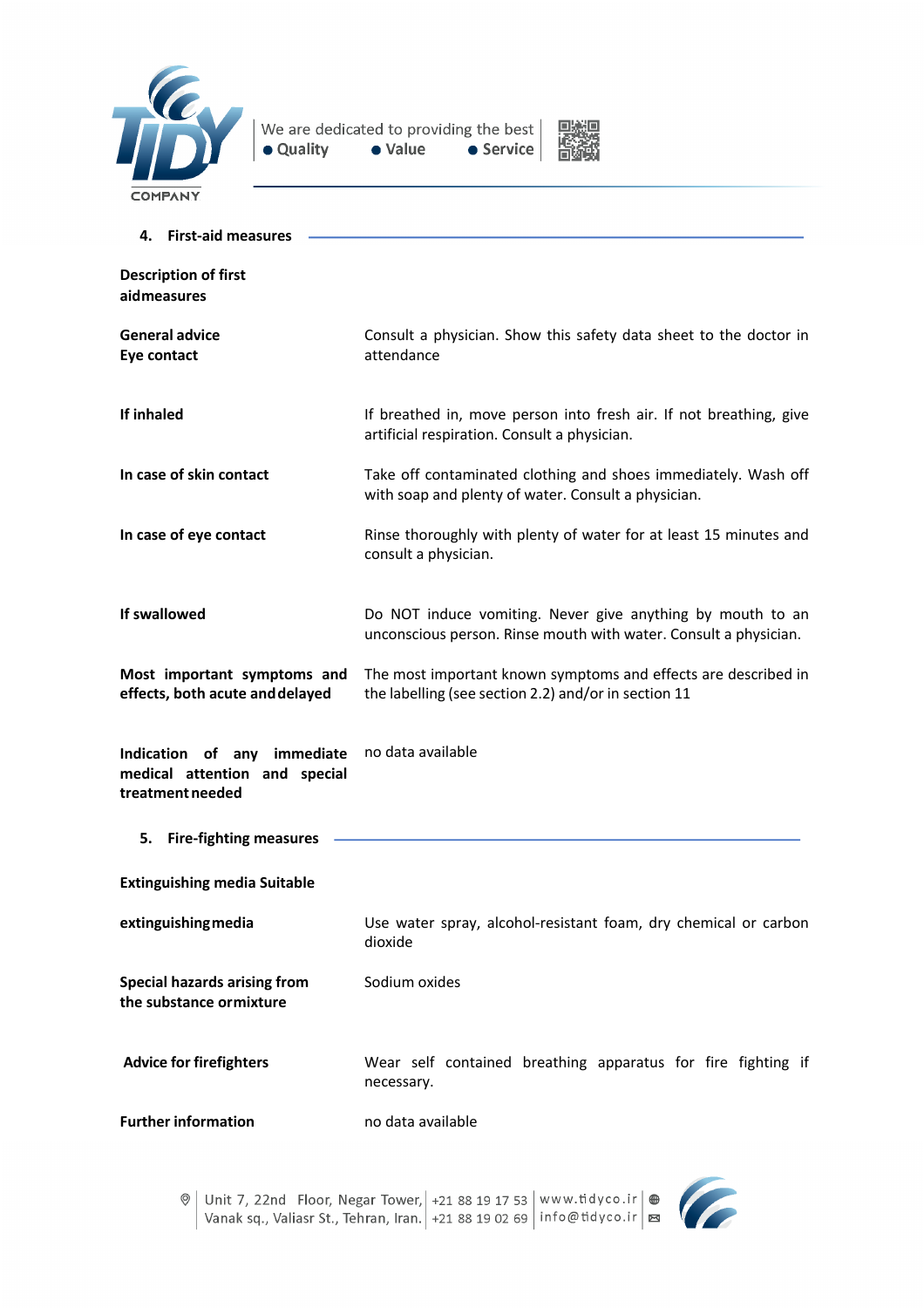



#### **6. Accidental release measures** Personal precautions, protective equipment and emergency procedures Wear respiratory protection. Avoid dust formation. Avoid breathing vapours, mist or gas. Ensure adequate ventilation. Evacuate personnel to safe areas. Avoid breathing dust. For personal protection see section 8. **Methods and materials for containment and cleaning up** Pick up and arrange disposal without creating dust. Sweep up and shovel. Keep in suitable, closed containers for disposal **Reference to other sections** For disposal see section 13 **Environmental precautions** Prevent further leakage or spillage if safe to do so. Do not let product enter drains. Discharge into the environment must be avoided. **7. Handling and storage Precautions for safe handling** Avoid formation of dust and aerosols. Provide appropriate exhaust ventilation at places where dust is formed. For precautions see section 2.2 **Conditions for safe storage, including any incompatibilities Specific end use(s)** Store in cool place. Keep container tightly closed in a dry and wellventilated place Apart from the uses mentioned in section 1.2 no other specific uses are stipulated

# **8. Exposure controls/personal protection**

| <b>Control parameters</b>                                       | Components with workplace control parameters                                                                                                                                                                                                                                                                               |
|-----------------------------------------------------------------|----------------------------------------------------------------------------------------------------------------------------------------------------------------------------------------------------------------------------------------------------------------------------------------------------------------------------|
| <b>Exposure controls</b><br>Appropriate<br>engineering controls | Handle in accordance with good industrial hygiene and safety<br>practice. Wash hands before breaks and at the end of workday                                                                                                                                                                                               |
| Personal protective equipment<br>Eye/face protection            | Face shield and safety glasses Use equipment for eye protection<br>tested and approved under appropriate government standards<br>such as NIOSH (US) or EN 166(EU).                                                                                                                                                         |
| <b>Skin protection</b>                                          | Handle with gloves. Gloves must be inspected prior to use. Use<br>proper glove removal technique (without touching glove's outer<br>surface) to avoid skin contact with this product. Dispose of<br>contaminated gloves after use in accordance with applicable laws<br>and good laboratory practices. Wash and dry hands. |

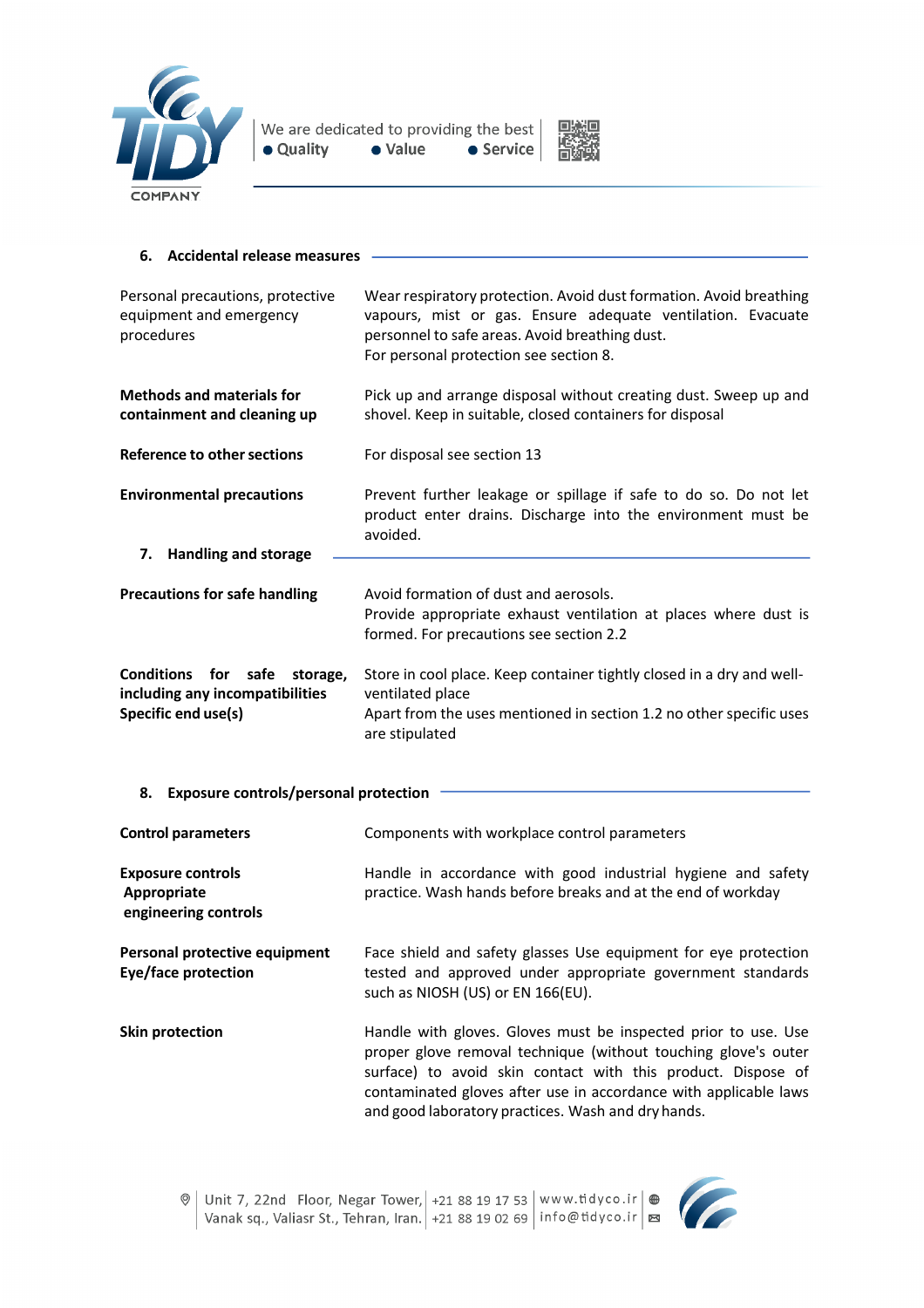



| <b>Body Protection</b>                      | Complete suit protecting against chemicals, The type of protective<br>equipment must be selected according to the concentration and<br>amount of the dangerous substance at the specific workplace.                                                                                                                                                                                                                                              |
|---------------------------------------------|--------------------------------------------------------------------------------------------------------------------------------------------------------------------------------------------------------------------------------------------------------------------------------------------------------------------------------------------------------------------------------------------------------------------------------------------------|
| <b>Respiratory protection</b>               | Where risk assessment shows air-purifying respirators are<br>appropriate use a full-face particle respirator type N100 (US) or type<br>P3 (EN 143) respirator cartridges as a backup to engineering<br>controls. If the respirator is the sole means of protection, use a full-<br>face supplied air respirator. Use respirators and components tested<br>and approved under appropriate government standards such as<br>NIOSH (US) or CEN (EU). |
| <b>Control of environmental</b><br>exposure | Prevent further leakage or spillage if safe to do so. Do not let<br>product enter drains. Discharge into the environment must be<br>avoided.                                                                                                                                                                                                                                                                                                     |

**9. Physical and chemical properties**

# **Information on basic physical and chemicalproperties**

| Appearance                       | Form: flakes          |
|----------------------------------|-----------------------|
|                                  | Colour: white         |
| Odor                             | Odorless              |
| Odor threshold                   | no data available     |
| рH                               | 14 at 50 g/l at 20 °C |
| Melting point/freezing           | 318 °C                |
| Point                            |                       |
| Initial boiling point and        | 1.390 °C              |
| boiling range                    |                       |
| Flash point                      | Not applicable        |
| <b>Evaporation rate</b>          | no data available     |
| <b>Flammability (solid, gas)</b> | no data available     |
| Upper/lower                      | no data available     |
| lammability or                   |                       |
| explosive limits                 |                       |
| Vapour pressure                  | < 24,00 hPa at 20 °C  |
| <b>Partition coefficient: n</b>  | 4,00 hPa at 37 °C     |
| octanol/water                    |                       |
|                                  | no data available     |
| <b>Auto-ignition</b>             |                       |
| <b>Temperature</b>               |                       |
|                                  | no data available     |

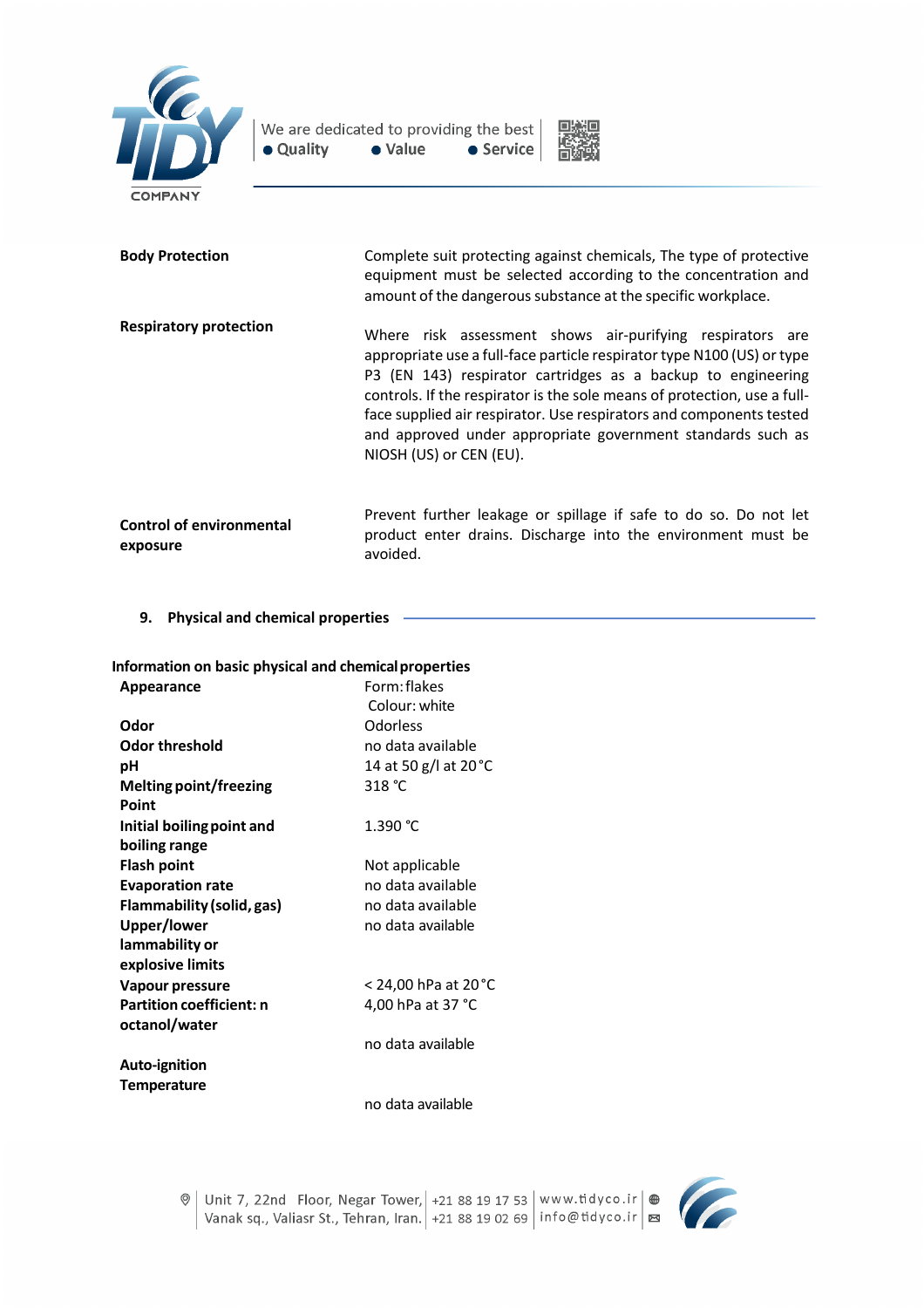

We are dedicated to providing the best  $\bullet$  Value • Quality  $\bullet$  Service



| Decomposition<br><b>Temperature</b><br><b>Viscosity</b><br><b>Explosive properties</b><br><b>Oxidizing properties</b><br><b>Other safety information</b><br><b>Bulk density</b><br><b>Relative vapour density</b> | no data available<br>no data available<br>no data available<br>no data available<br>ca.1.150 kg/m3    |  |
|-------------------------------------------------------------------------------------------------------------------------------------------------------------------------------------------------------------------|-------------------------------------------------------------------------------------------------------|--|
|                                                                                                                                                                                                                   | $1,38 - (Air = 1.0)$                                                                                  |  |
| 10. Stability and reactivity                                                                                                                                                                                      |                                                                                                       |  |
| Reactivity                                                                                                                                                                                                        | no data available                                                                                     |  |
| <b>Chemical stability</b>                                                                                                                                                                                         | Stable under recommended storage conditions.                                                          |  |
| <b>Possibility of hazardous</b><br>reactions                                                                                                                                                                      | no data available.                                                                                    |  |
| <b>Conditions to avoid</b>                                                                                                                                                                                        | no data available.                                                                                    |  |
| Incompatible materials<br><b>Hazardous decomposition</b><br>products                                                                                                                                              | Strong oxidizing agents, Strong acids, Organic materials<br>In the event of fire: see section 5       |  |
| 11. Toxicological information                                                                                                                                                                                     |                                                                                                       |  |
| Information on toxicological effects Acute                                                                                                                                                                        |                                                                                                       |  |
| toxicity                                                                                                                                                                                                          | no data available                                                                                     |  |
| Skin corrosion/irritation                                                                                                                                                                                         | Skin - rabbit<br>Result: Causes severe burns. - 24 h                                                  |  |
| <b>Respiratory or skin</b><br>sensitisation                                                                                                                                                                       |                                                                                                       |  |
| <b>Germ cell mutagenicity</b>                                                                                                                                                                                     | Will not occur<br>no data available<br>No component of this product present at levels greater than or |  |
| Carcinogenicity<br><b>IARC</b>                                                                                                                                                                                    | equal to 0.1% is identified as probable, possible or confirmed<br>human carcinogen by IARC            |  |
| <b>Reproductive toxicity</b>                                                                                                                                                                                      | no data available                                                                                     |  |
| <b>Specific target organ toxicity -</b><br>single exposure                                                                                                                                                        | no data available                                                                                     |  |
| <b>Specific target organ toxicity -</b><br>repeated exposure                                                                                                                                                      | no data available                                                                                     |  |

C  $\circ$  Unit 7, 22nd Floor, Negar Tower, | +21 88 19 17 53 | www.tidyco.ir |  $\circ$  Vanak sq., Valiasr St., Tehran, Iran. | +21 88 19 02 69 | info@tidyco.ir | ⊠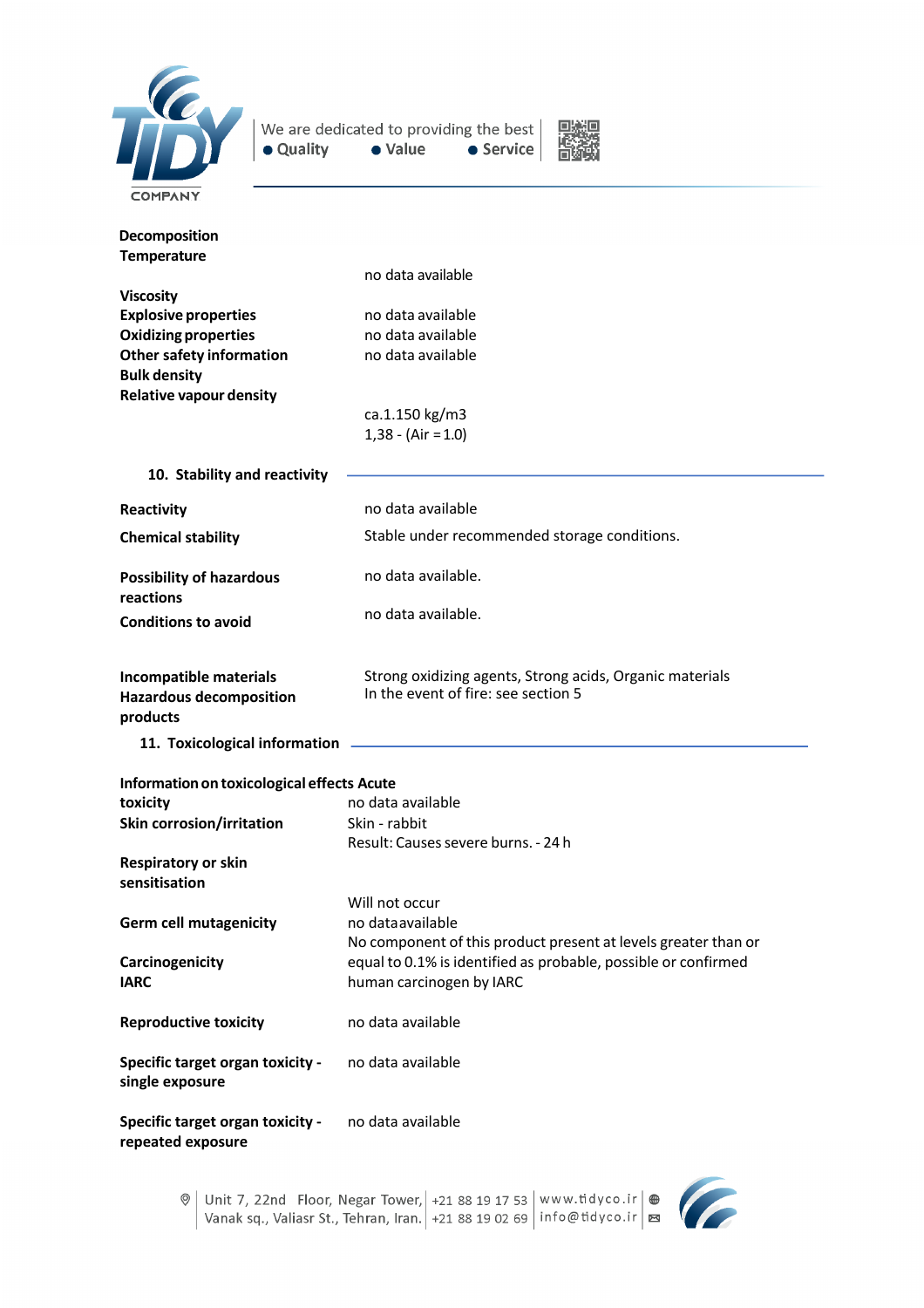

We are dedicated to providing the best · Value • Quality • Service



| <b>Aspiration hazard</b><br><b>Additional Information</b>                                                                    | RTECS: no data available                                                                                                                                                                                 |
|------------------------------------------------------------------------------------------------------------------------------|----------------------------------------------------------------------------------------------------------------------------------------------------------------------------------------------------------|
| Material is extremely<br>destructive to tissue of the<br>mucous membranes and upper<br>respiratory tract, eyes, and<br>skin. |                                                                                                                                                                                                          |
| 12. Transport information                                                                                                    |                                                                                                                                                                                                          |
| <b>Toxicity</b><br>Toxicity to fish                                                                                          | LC50 - Gambusia affinis (Mosquito fish) - 125 mg/l - 96 h<br>LC50 - Oncorhynchus mykiss (rainbow trout) - 45,4 mg/l - 96 h                                                                               |
| Toxicity to daphnia and other<br>aquatic invertebrates                                                                       | Immobilization EC50 - Daphnia - 40,38 mg/l - 48 h                                                                                                                                                        |
| <b>Persistence and degradability</b>                                                                                         | The methods for determining the biological degradability are not<br>applicable to inorganic substances                                                                                                   |
| <b>Bioaccumulative potential</b><br><b>Mobility in soil</b>                                                                  | no data available<br>no data available                                                                                                                                                                   |
| <b>Results of PBT and vPvB</b>                                                                                               | PBT/vPvB assessment not available as chemical safety assessment                                                                                                                                          |
| assessment                                                                                                                   | not required/not conducted                                                                                                                                                                               |
| Other adverse effects                                                                                                        | Harmful to aquatic life                                                                                                                                                                                  |
| 13. Disposal considerations                                                                                                  |                                                                                                                                                                                                          |
| Waste treatmen<br>t methods Product                                                                                          | Offer surplus and non-recyclable solutions to a licensed disposal<br>company. Dissolve or mix the material with a combustible solvent<br>and burn in a chemical incinerator equipped with an afterburner |
| <b>Contaminated packaging</b>                                                                                                | and scrubber<br>Dispose of as unused product                                                                                                                                                             |
| 14. Other information, including date of preparation or last revision                                                        |                                                                                                                                                                                                          |

**UN number** ADR/RID: 1823 IMDG: 1823 IATA: 1823 **UN proper shipping name** ADR/RID: SODIUMHYDROXIDE,SOLID IMDG: SODIUM HYDROXIDE,SOLID IATA: Sodium hydroxide, solid **Transport hazard class(es)** ADR/RID: 8 IMDG: 8 IATA: 8 **Packaging group**



 $\circ$  Unit 7, 22nd Floor, Negar Tower, 1-21 88 19 17 53 | www.tidyco.ir  $\circ$   $\bullet$  Vanak sq., Valiasr St., Tehran, Iran. 1-21 88 19 02 69 | info@tidyco.ir |  $\bullet$